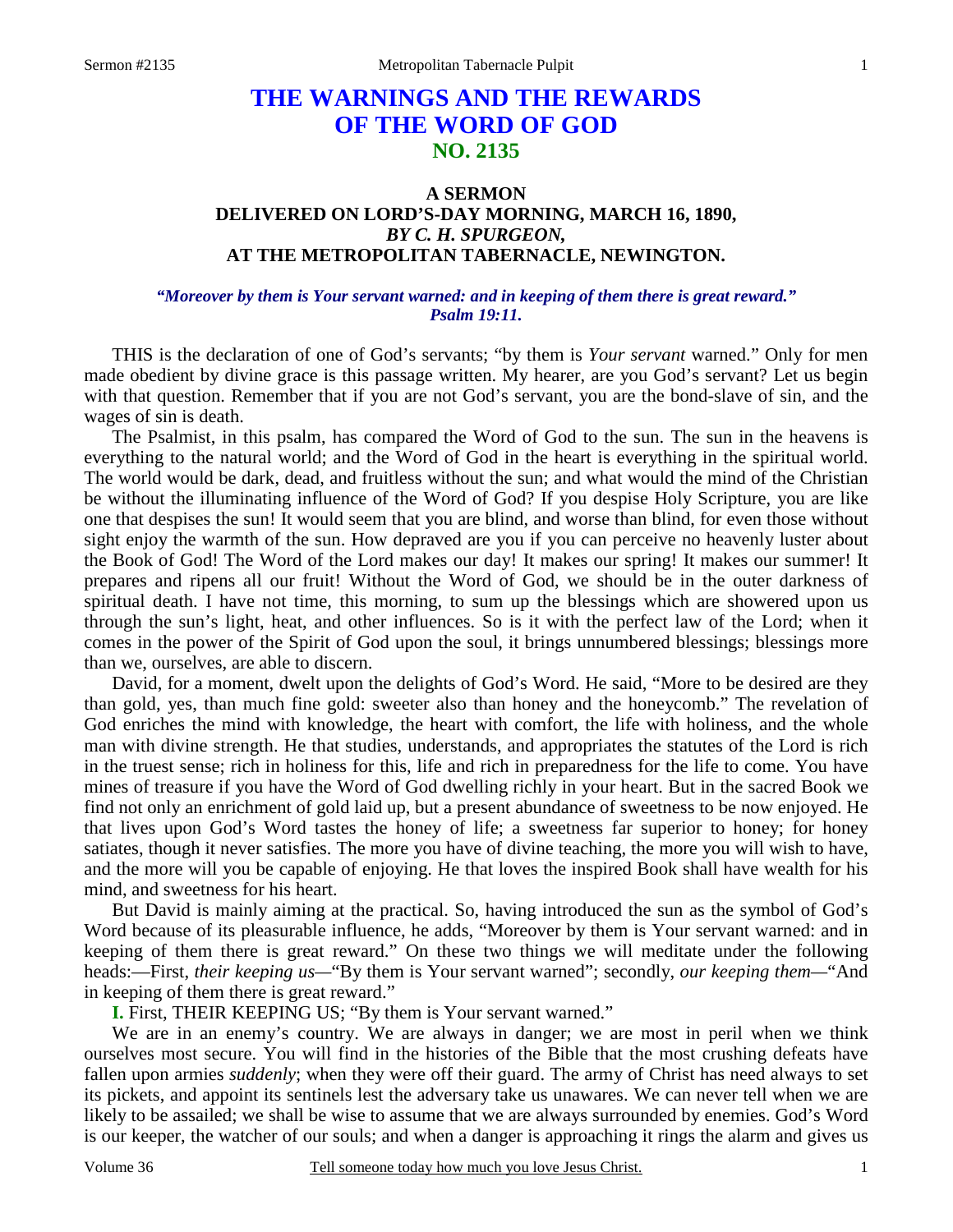warning. The different parts of Scripture; the statutes, the doctrines, the ordinances, the promises, the precepts—all of these act like pickets to the army, and arouse the Lord's soldiers to resist sudden assaults. "By them is Your servant warned."

 In what way does God's Word warn us? In many forms it thus operates. I would say, first of all, by *pointing out sin, and describing its nature and danger*. We have here the mind of the Lord as to moral conduct, and so we are not left to guesswork; we know by unerring teaching what it is that the Lord abhors. Those Ten Commandments are the lanterns set around an opening in the street that no traveler may drive into danger. God only forbids that which would injure us, and He only commands that which will be for our lasting good. Spread out before you the law of God, and you may say of it as you read it, "By these commandments is Your servant warned." In my walks I see notices bearing the words, "TRESPASSERS BEWARE!" And I am kept from wandering.

 It is well to be acquainted, not only with the letter of the law of the Lord, but with the *spirit* of it. Numberless sins are condemned by the Ten Commandments; truly we may say of the law of God, "Your commandment is exceedingly broad." All of these are foghorns warning us of dangers which may cause shipwreck to our souls.

 Studying the Word of God, we are made to see that sin is exceedingly sinful, since it dishonors God, makes us enemies to our best friend, yes, and drives us madly to destroy our own souls. Sin, according to God's Word, is murderous; it slew the Savior of men. Wherever sin comes, death follows it. Sin may bear pleasure in its face, but it has ruin at its heels. Eternal destruction is the finishing of the work of sin. God's Word is very plain, and explicit about these grave facts. It forbids our trifling even with the *appearance* of evil; it warns us against sins of thought, and temper as well as against transgressions of speech, and act. He that is graciously familiar with his Bible will be preserved from those pitfalls into which so many have rushed in their careless contempt of God's Word, and holy commandments. A precept of Scripture is like a lighthouse upon a quicksand or rock. It quietly bids the wise helmsman steer his vessel another way. The whole coast of life is guarded by these protecting lights, and he that will take note of them may make safe navigation. But remember, it is one thing for the Scripture to give warning, and another for us to take it! And if we do not take warning, we cannot say, "By them is Your servant warned." Oh, that our hearts may be in such a state that a hint from the Word may set us on our watch against evil!

 Next, the Word of God warns us *by reminding us of our duties*. We are not only taught negatively what we should not do, but positively what we ought to do; and thus we are warned against sins of omission. I wish that professors who are neglectful of many points in the Savior's example would study His character more, marking down the points where they come short of it. If we were to read the lives of holy men recorded in Scripture, and notice where we fail to be like they, it might do us much service. Truly, Lord, Your servants would be profitably warned if we more often inquired, "Lord, what would You have me do?" Turning over these sacred pages we remark a choice blessing coming upon a man of God in connection with a certain virtue. Then we are warned to cultivate that virtue if we would have that blessing. The Lord does not pay us for our work as though we were hirelings, and our labor meritorious; but still, according to His grace, He rewards His faithful servants, and so diligently encourages them to obey. Every Bible precept should be an arrow aimed at the heart of our carelessness and forgetfulness. Then should we often say with David, "By them is Your servant warned." Like our Lord in His youth, we must be about our Father's business, and we must continue there till, like He, we can say, "I have finished the work which You gave me to do."

 The Word of God also *warns us of our weakness in those duties which it commands, and of our tendency to fall into those sins which it forbids*. It sets before us a noble example, but it bids us remember that only by divine power can we follow it. It spreads before us a program of perfect holiness, but it does not flatter us with the notion that by our own strength we can carry it out! It humbles us by showing that we cannot even *pray* as we ought without the Spirit's teaching, nor so much as *think* a good thought without His aid. Scripture is continually warning us of the deceitfulness of our hearts, and of the tendency of sin to advance from one stage of evil to another. Holy Scripture shows us our spiritual inability, apart from the divine Spirit; and greatly do we need warnings in this way, for we are given to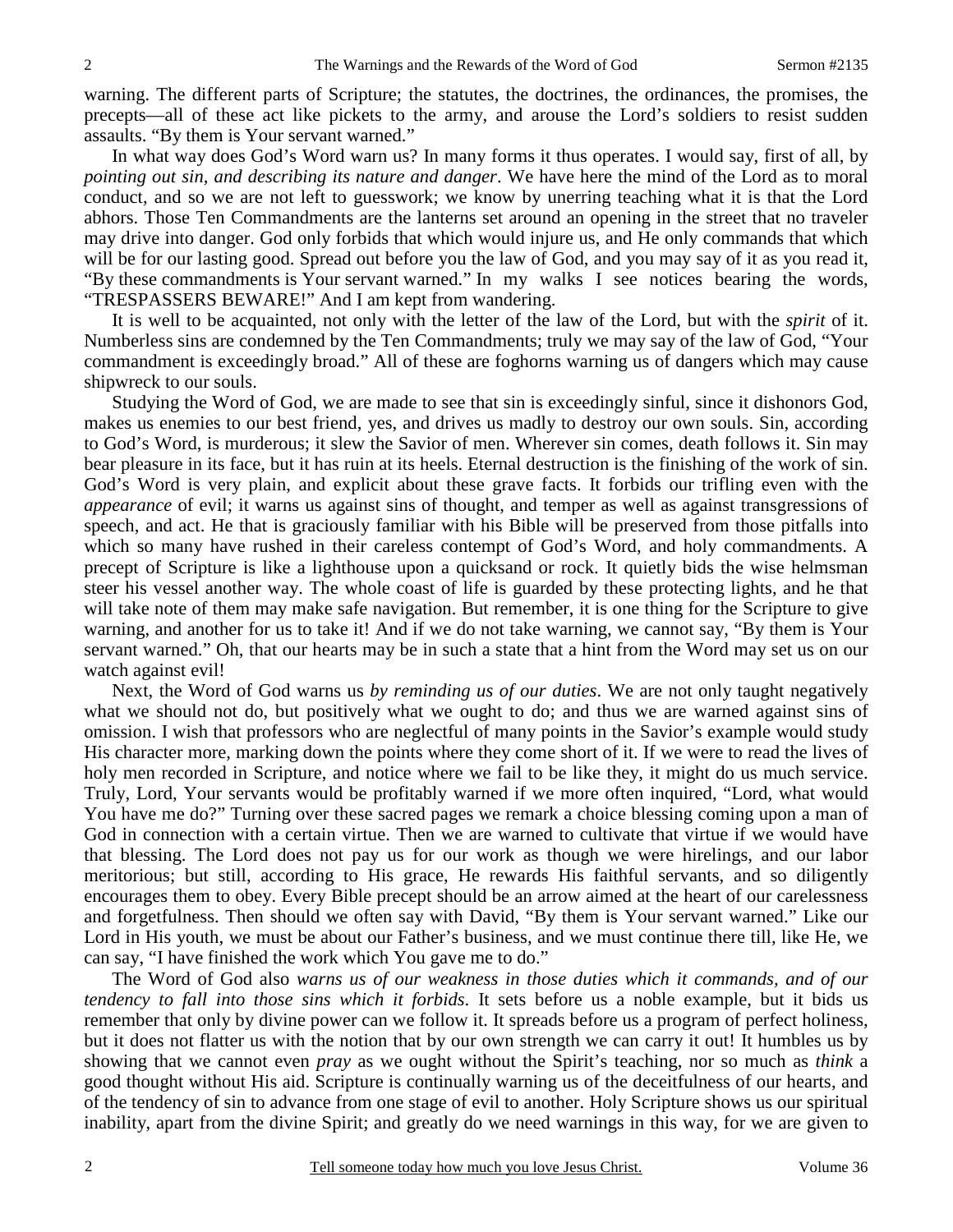be self-sufficient. Pride will shoot forth with the very least encouragement. We buckle on our harness, and begin at once to shout as if the battle were won. How soon we think ourselves near perfection, when, indeed, we are near a fall! We are apt to sit down and imagine that we have won the race when we have not yet traversed one half the way! The Word of God continually checks our carnal confidence, and disturbs our self-satisfaction; it bears constant protest against our imagining that we have already attained when we are as yet only babes in divine grace. How plainly it tells us, "He that trusts in his own heart is a fool!" It shows us where our great strength lies, but it calls us off from all trust in our own past experience, or firmness of character, or strength of determination, or depth of sanctification. to lean solely and alone upon heavenly grace which we must receive hour by hour. If we give way to pride, it is against the admonitions of the divine statutes, for in this matter, "By them is Your servant warned."

 So does the Word continually *warn us against the temptations which are in the world in which we live*. Read its story from the first day of Adam's fall to the last chapter of its record, and you shall find it continually representing the world as a place of trial for the heir of heaven. It is, indeed, as a sieve in which the true corn has no rest, but much tossing to and fro. Christ seems praying over us every day as we read the Scripture, "I pray not that You should take them out of the world, but that You should keep them from the evil one." If you fancy that your position in life puts you beyond temptation, you are sadly deluded. Poverty has its evil side, and riches are full of snares. Even in a Christian family we may be seduced into great sin as well as among the ungodly. There is no place under heaven where the arrows of temptation cannot reach us! With this also comes persecution, for because we are not of the world, the world hates us. "In the world you shall have tribulation," is a sure prophecy. If you meet with no persecution, you should remember that the smiles of the world are even more dangerous than its frowns. Beware of prosperity! Thank God if you have the world's wealth, but hold it tenderly, and watch over your heart carefully lest you bow before the golden calf. Adversity has less power to harm than prosperity. Of the evils peculiar to various positions, the Holy Spirit tells us in these sacred pages: "By them is Your servant warned." We are continually warned to put on the whole armor of God, and not to lay aside the shield of faith for a moment. We are urged to watch at all times, and to pray without ceasing; for in the most quiet life, in the most pious company, and in the regular work of the day, dangers are lurking. Where we think we may be very much at ease, lying down as on a bank of flowers, we are most likely to be stung by the deadly serpent. We are like the first settlers in America; the cunning Red Indians of temptation may be upon us with the deadly tomahawk of lust while we are dreaming of peace and safety.

 Here, let me add, *we are warned over and over again against the temptations of Satan*. Certain theologians, nowadays, do not believe in the existence of Satan. It is singular when children do not believe in the existence of their own father; but it is so that those who are most deluded by him are the loudest in repudiating all faith in his existence. Any man who has had experience of his temptations knows that there is a certain mysterious personage; invisible, but almost invincible; who goes about seeking whom he may devour. He has a power far beyond that which is human; and a cunning that is equal to that of a thousand of the most clever of men. Satan will endeavor to influence our minds in a way which is contrary to their true intent; to turn our thoughts in directions which we abhor; to suggest questions about truths of God of which we are certain, and even blasphemies against Him who, in our heart of hearts, we worship lovingly! But, beloved, the power of Satan in a Christian's life is a force with which he must reckon, or he may fail through ignorance. Some especially have had sore conflicts with this evil one, and certain tried ones are scarcely a day without being tormented either by the howling of this dog, or else by his snapping at their heels. He cannot possess us as he possesses many of the ungodly, but he *worries* whom he can't devour with a malicious joy. Whatever "modern thought" ministers may have to say about Satan, the inspired Scripture does not leave us ignorant of his devices, but sets us on our guard against his terrible power, bidding us pray, "Lead us not into temptation, but deliver us from the Evil One." The temptations of the world and of the flesh are more upon our level than the assaults of Satan—he is the prince of the evil forces, and his attacks are so mysterious, so cunningly adapted to our infirmities, and so ingeniously adjusted to our circumstances, that unless the Lord, the Holy Spirit, shall daily cover us with His broad shield of divine grace, we shall be in the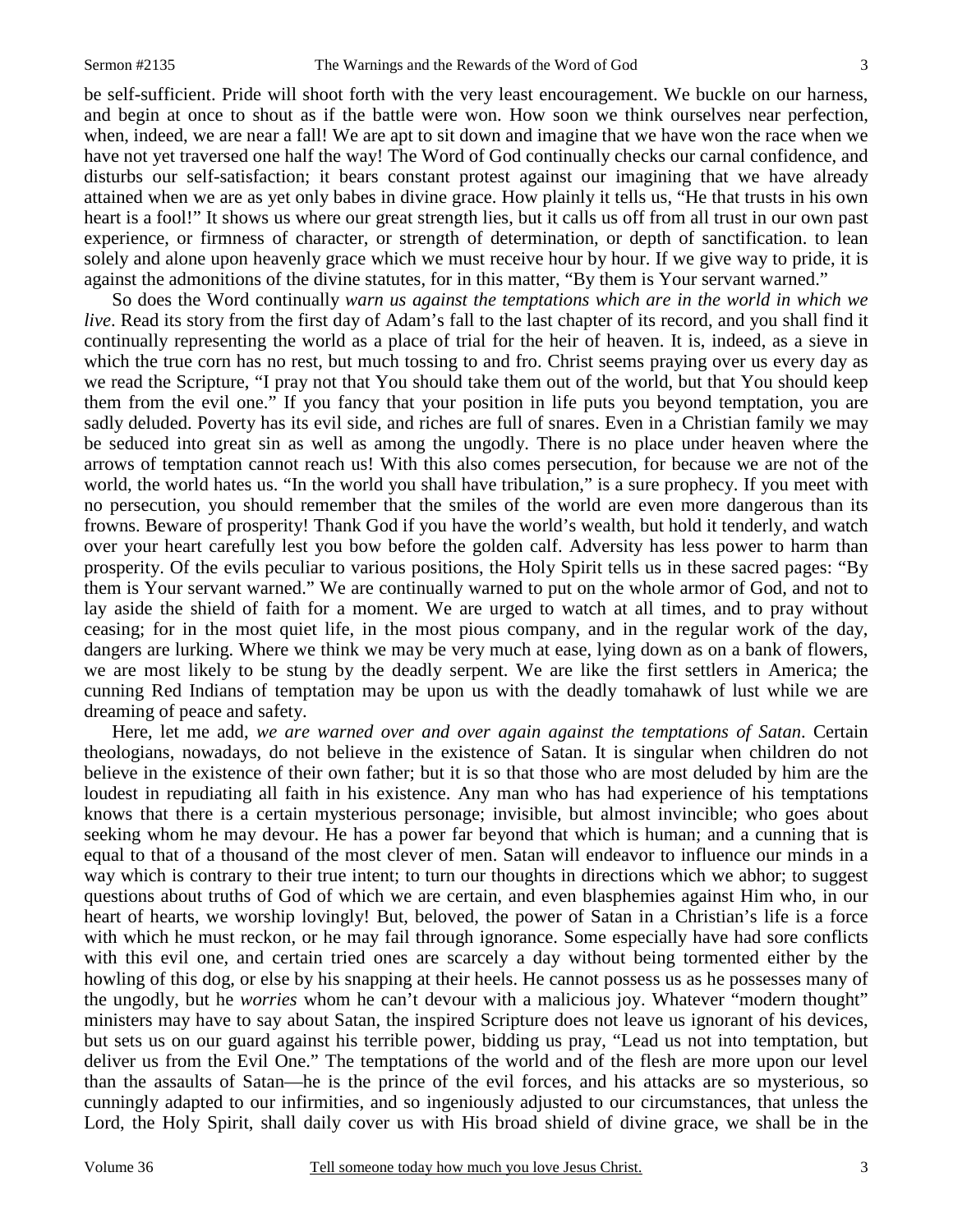utmost jeopardy. O Lord, by these words of Yours is Your servant warned to resist the enemy and escape his wiles! Glory be to Your loving care!

 The teachings of the Lord also *warn us to expect trial*. The Bible never promises the true believer an easy life. Rather it assures him that he is born to trouble as the sparks fly upward. There is no soaring to heaven on the wings of luxurious ease; for we must painfully plod along the pilgrim way. We see on the pages of inspiration that we cannot be crowned without warfare, nor honored without suffering. Jesus went to heaven by a rough road, and we must follow Him. Every believer in the cross must bear a cross. If things go easily with you for a long time, do not, therefore, say, "My mountain stands firm, I shall never be moved," for God has only to hide His face, and you will be troubled. Those happiest of men, of whom it could be said that God had set a hedge about them and all that they had—these, in due course had to take their turn at the whipping post, and smart under the scourge. Even Job, that perfect and upright man, was not without his troubles. Beloved, expect to be tried! And when the trial comes, count it not a strange thing. Your sea will be rough like that which tossed your Lord; your way will be hot and weary like that which your Master trod; the world is a wilderness to you as it was to Him. "Thorns also and thistles shall it bring forth to you." Seek not to build your mansion *here*, for a voice cries to you out of the Word, "This is not your rest, for it is polluted." Think of that verse of our favorite hymn—

> *"Why should I complain of want or distress, Temptation, or pain? He told me no less. The heirs of salvation, I know from His Word. Through much tribulation must follow their Lord."*

Therefore, beloved, you are forewarned that you may be forearmed!

*God's Word also warns us by prophesying to us of things to come*. I cannot enter, just now, into what is a very interesting point of experience, namely, the singular fact that the Bible is used of God to warn individuals of events about to occur to them. The Book is full of prophecies for nations, but at times it becomes prophetic to individual believers. Have you never had impressed upon your mind a passage of Scripture which has followed you for hours, and even days, and you could not tell why, till an event has happened which has so exactly tallied with that Scripture, that you could not but remark it as having prepared you for the circumstance? Will not your morning reading sometimes forestall the sorrow or the duty of the day? Have you not often found that if you read the Bible consecutively, somehow or other, the passage which comes in due course will prove to be as truly a lesson for the day as if it had been written on purpose to meet your case? I am far from being superstitious or wishful to encourage faith in mere *impressions*—but I cannot shut my eyes to facts which have happened to myself. I know that I have received, through this Book of God, messages to my heart which have come with peculiar power, and suitability, so that I have been compelled to say, with emphasis, "Moreover by them is Your servant warned."

*But the Bible warns us all of certain great events*, especially of the Second Advent of the Lord, and the coming judgment. It does not clearly tell us when our Lord will appear, but it warns us that to the unprepared He will come as a thief in the night. It warns us of the general judgment, and of the day when all men shall live again, and stand before the great white throne. It warns us of the day when every secret shall be revealed, and when every man shall receive for the things that he has done in his body, according to what he has done, whether it is good or evil. "By them is Your servant warned." If I live like one of yonder cattle, in the immediate present, or if I have no eye for the future that is hurrying on; if my soul never places herself in vision before the judgment seat of Christ, or if I never foresee the day when heaven and earth, before the presence of the great Judge, shall flee away—why then I cannot be a diligent reader of the Word of God! If I search the Scriptures I shall be called to walk in the light of the last day, and shall be made to gird up my loins to face the dread account. Oh, that we might all be warned to be ready, that we may give our account with joy! Oh, that we may so take the warnings of Holy Writ as to be ready for death, ready for judgment, and ready for that final sentence which can never be reversed! If we were truly wise, these warnings would put salt into our lives, and preserve them from the corruption which is in the world through lust.

 Beloved, I trust that every one of us who knows the Lord will use His holy Book as the constant guard of his life. Let it be like a fog signal to you, going off in warning when the road is hidden by a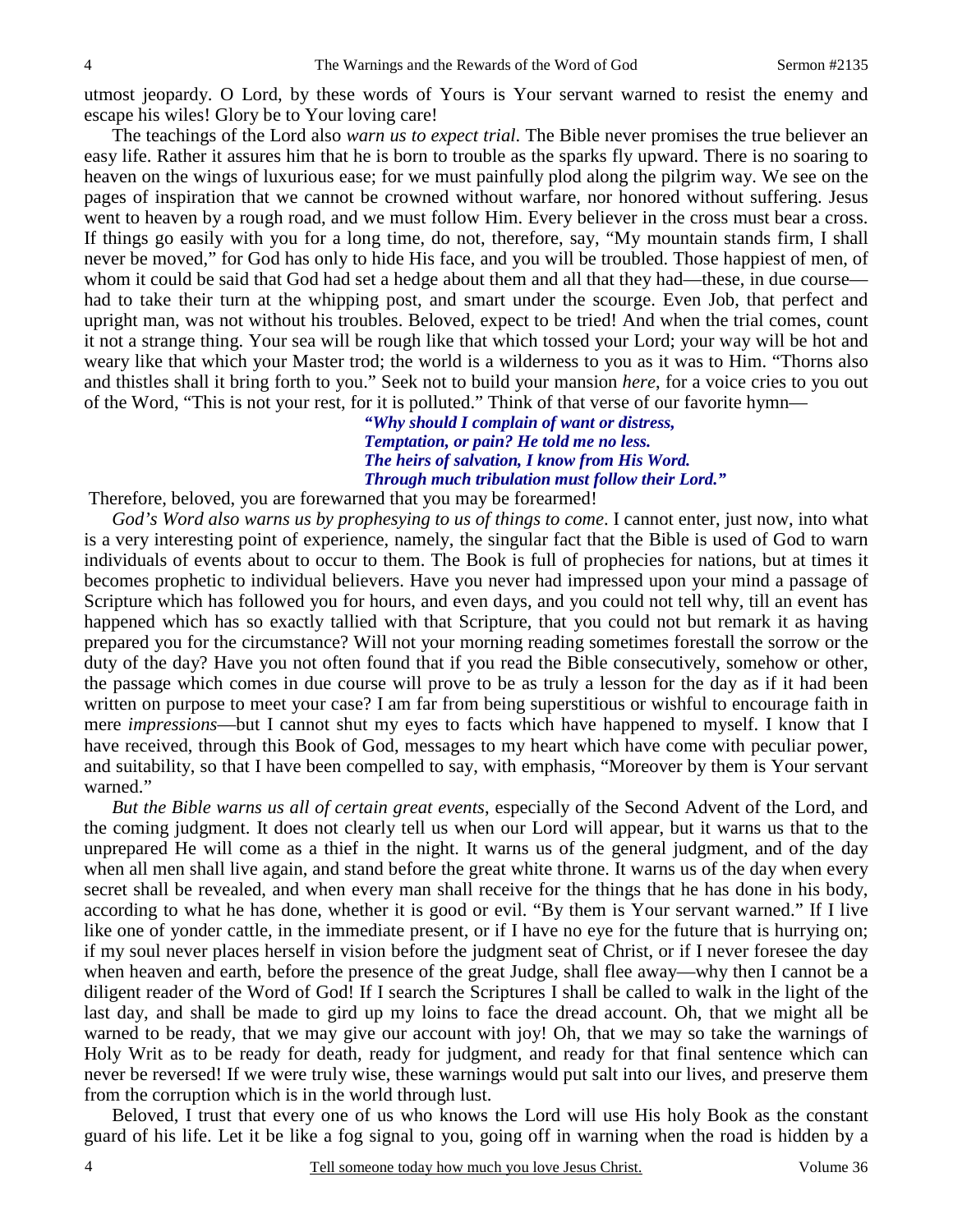cloud. Let it be like the red lamp on the railway suggesting to you to come to a stop for the road is dangerous. Let it be like a dog at night, waking you from sleep because a robber is breaking in, or as the watch on board a ship who shouts aloud, "Breakers ahead!" Let the Word of God be like one who, during the great flood in America, rode on a white horse down the valley, crying out, as he rode along, "To the hills! To the hills! To the hills!" The waters were following fast behind him, and he would have the people escape to the mountains lest they should be destroyed. O precious Book, thus bid me seek the hills! Ring the alarm bell in my ears, and compel me to flee from the wrath to come! Day and night, wherever I may be, may a word from the oracle of God sound in my ears, and keep me from sleeping on the brink of the abyss! May no enemy be able to steal upon us when sleeping in false security, for it is high time that we awake out of sleep! And this Book tells us so.

So far have we spoken upon the Word as keeping us.

**II.** And now, secondly, I have to speak to you upon OUR KEEPING THE WORD OF GOD.

 "In keeping of them there is great reward." What is meant by *keeping* the testimonies of God's Word? You know right well that it will not suffice to have the holy Book in your houses to lie upon a table so that visitors may see that you have a family Bible! Nor is it enough to place it on the bookshelf where the dust may thickly cover it because it is never used. That is not keeping the Bible, but burying it! It does not warn you, for you smother it; you do not keep it, for you dishonor it by neglect. You must have a reverent esteem for it, and a growing familiarity with it if you would keep it. "Let the Word of God dwell in you richly."

 To keep the Word of God is, first of all, *earnestly to study it* so as to become acquainted with its contents. Know your Bible from beginning to end. I am afraid there is but little Bible searching nowadays. If the Word of God had been diligently studied, there would not have been so general a departure from its teachings. Bible-reading people seldom go off to modern theology. Those who feed upon the Word of God enjoy it too much to give it up. Comparing spiritual things with spiritual, they learn to prize all the revealed truths of God, and they hold fast the faith once and for all delivered to the saints. Dear young people, if you never read a single book of romance, you will lose nothing; but if you do not read your Bibles you will lose everything! This is the age of fiction, and therefore the age of speculation and error—leave fiction and give yourself wholly to the truth of God! Eat that which is good, and spend not your money on that which is not bread. The Bible is the thesaurus of heavenly knowledge, the encyclopedia of divine science—read, mark, learn, and inwardly digest the same, and then you will be keeping the sayings of God!

 But we cannot keep them without going further than this—*we must be zealous in their defense*. May it be said of each one of us, "You have kept My Word." When you find others denying God's truth, hold the faster to it! When they argue against it, be prepared to give a reason for the hope that is in you with meekness and fear. It is not an easy task to stand fast in the faith, today, for the current which runs towards unbelief is strong as a torrent, and many have been taken off their feet by it, and are being carried down to the cataracts of error. May God help you to say with the pilgrims in Vanity Fair, "We buy the truth"! Buy it at any price, and sell it at no price! It ought to be dearer than life, for it was so to the martyrs of our own country, and to the Covenanters of Scotland in whose steps we would tread. They cared little whether their heads were struck off or not, but they cared *everything* for King Jesus, and the statutes of His Word. Beloved, happy in the end will that man be who for a while has suffered contempt, and misrepresentation, and separation from his brethren because of fidelity to the truth of God! Come what may, he that sides with truth will be no loser in the end. Oh, for more Luthers nowadays—we need them! Those who buckle to error are everywhere; even those in whom we trusted have betrayed their Lord.

 But this is not all, we must go much further—*there must be a careful observance of the law of the Lord*. We cannot be said to keep God's Word if we never carry it out in our own lives. If we know the commandments, but do not obey them, we increase our sin. If we understand the truth of God, and talk about it, but are slow to live according to it, what will become of us? This is not to keep God's Word, but to hold the truth of God in unrighteousness! This may, in some cases, be a presumptuous sin. When your knowledge far exceeds your practice, take heed lest you are guilty of sinning willfully. We must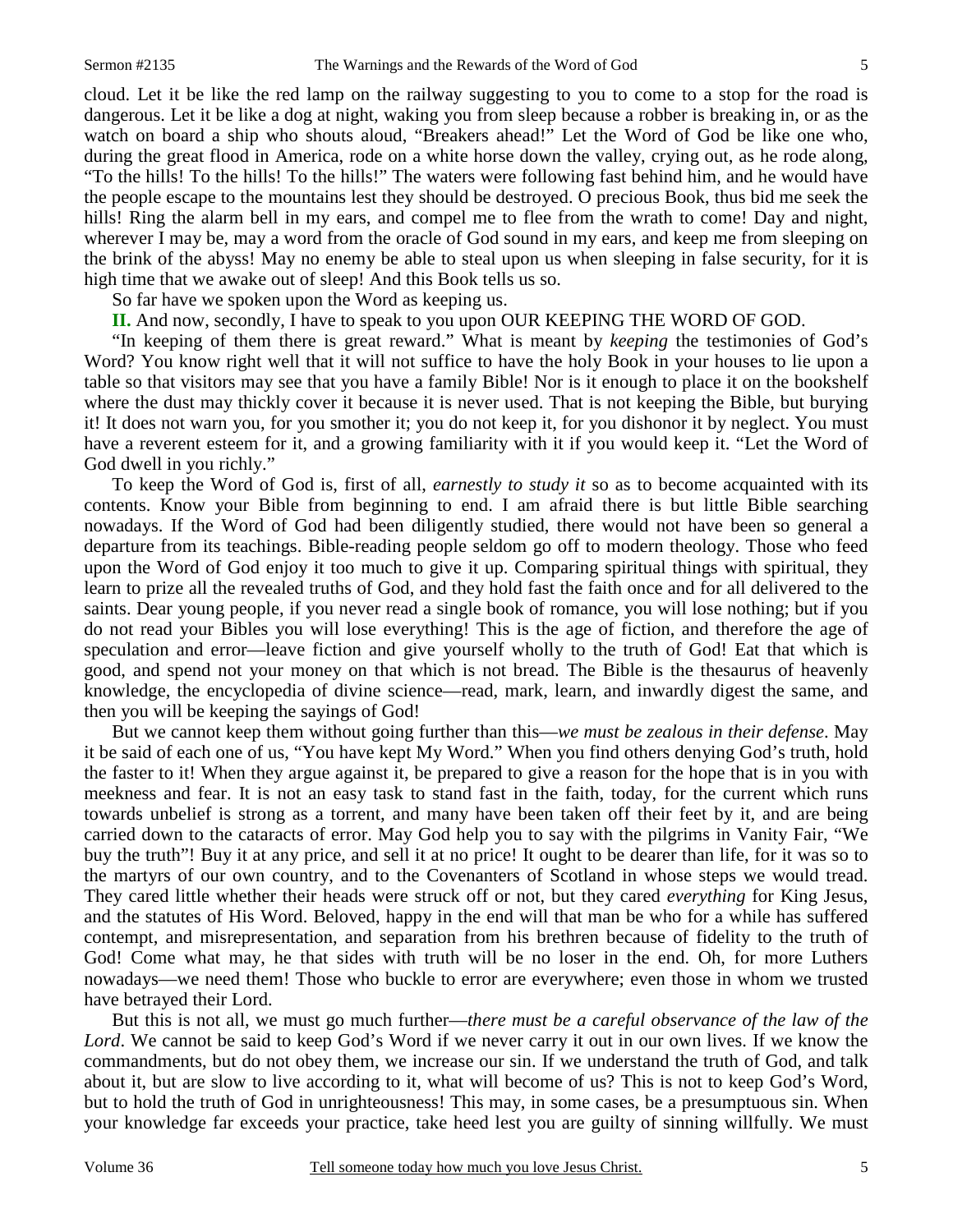keep the Word of God in the sense in which our Lord used the word when He said, "If you love Me, keep My commandments."

 Once more, even this is not enough—we are to keep the truth of God not only by reverent study of it, by zealous propagation of it, by careful observance of it, but also by *an inward cleaving to it in love,* and a cherishing of it in our heart of hearts. What you believe, you must also love if you are to keep it. If it comes to you in the power of God, it may humble you, it may chasten you, it may refine you as with fire; but you will love it as your life. It will be as music to your ears, as honey to your palate, as gold to your purse, as heaven to your soul! Let your very self be knit to the faithful Word. As new-born babes desire the unadulterated milk, so desire the teachings of the Spirit that you may grow thereby. Every word of God must be bread to us after which we hunger, and with which we are satisfied. We must love it even more than our necessary food; for that which God has spoken we must have an ever-burning, fervent love which no floods of destructive criticism can quench or even damp.

 But now the text says, "In keeping of them there is great reward"—and here you must have patience with me while I set out *the great reward which comes to obedient believers*. There are many rewards, and the first is *great peace of mind*. "Great peace have they which love Your law: and nothing shall offend them." When a man has done what God bids him do, his conscience is at peace, and this is a choice gift. I can bear anybody to be my foe rather than my conscience. We read of David, "David's heart smote him." That was an awkward knock! When a man's own conscience is his foe, where can he run for shelter? Conscience smites home, and the wound is deep; but when a man can conscientiously say, "I did the right thing. I held the truth. I honored my God," then the censures of other men go for little. In such a case you have no trouble about the consequences of your action, for if any bad consequence should follow, the responsibility would not lie with you—you did what you were told. Having done what God Himself commanded you, the consequences are with your Lord, and not with you. If the heavens were likely to fall, it would not be our duty to shore them up with a *lie*. If the whole church of God threatened to go to pieces, it would be no business of ours to bind it up by an unhallowed *compromise!* If you should fail to achieve success in life—what *men* call success—that is no fault of yours if you cannot succeed without being dishonest. It will be a greater success to be honest, and to be poor, than to grow rich through trickery. If, through divine grace, you have done the will of God, your peace shall be like a river, and your righteousness like the waves of the sea. Can you think of a greater reward than this? I cannot. A quiet conscience is a little heaven.

 A martyr was fastened to the stake, and the sheriff who was to execute him expressed his sorrow that he should persevere in his opinions, and compel him to set fire to the pile. The martyr answered, "Do not trouble yourself, for I am not troubling myself. Come and lay your hand upon my heart, and see if it does not beat quietly." His request was complied with, and he was found to be quite calm. "Now," he said, "lay your hand on your own heart, and see if *you* are not more troubled than I am! And then go your way and, instead of pitying me, pity yourself." When we have done right, we need no man's pity, however painful the immediate consequence. To do right is better than to prosper; a heart sound in the truth of God is greater riches than a houseful of silver and gold; there is more honor in being defeated in truth than in a thousand victories gained by trickery and falsehood. Though fame should give you the monopoly of her bronze trumpet for the next 10 centuries, she could not honor you so much as you will be honored by following right and the truths of God, even though your integrity is unknown to men! In keeping the Word of the Lord there is great reward, even if it bring no reward; the approbation of God is more than the admiration of nations. Verily this is great reward!

 The next great reward is *increase of divine knowledge*. If any man will know the will of Christ, let him *do* that will. When a young man is put to learn a trade, he does so by working at it; and we learn the truth which our Lord teaches by obeying His commands. To reach the shores of heavenly wisdom, every man must work his passage. Holiness is the royal road to scriptural knowledge. We know as much as we do. "If any man will do His will, he shall know of the doctrine." It may be you sit down and consider the doctrine, but you cannot understand it. You turn it over, and consult a learned divine—but still you cannot understand it. Be obedient, pray for a willing heart to do the will of God, and you have already received enlarged capacity; and with it a new light for your eyes! You will learn more by holy *practice*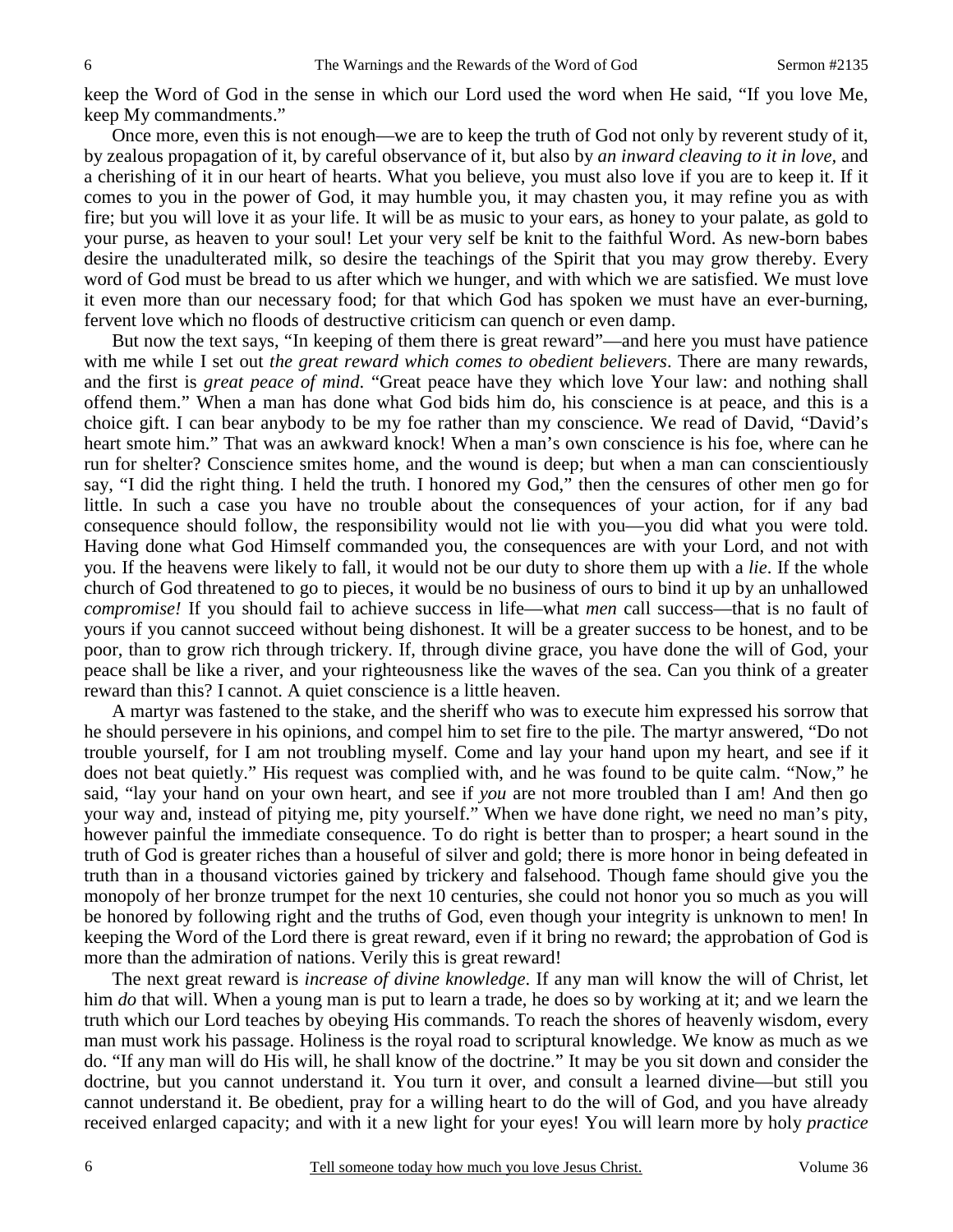than by wearisome *study*. The Lord help us to follow on to know the Lord, for then shall we know! Practice makes perfect. Obedience is the best of schools, and love is the ablest of teachers. To know the love of Christ which passes knowledge is the gift of grace to the faithful—is not this a great reward?

 Moreover, in keeping the commandments *we increase in conformity to Christ and, consequently, in communion with God*. He that does as Christ did is like Christ, for our likeness is moral and spiritual. In measure we receive His image as we work His deeds, and then, as Christ lived in constant fellowship with God because He always did the things that pleased God, so do we walk in the light as God is in the light—when we yield obedience to the divine will. If you walk in sin, you cannot walk with God. If you will be obedient, then shall all clouds be chased away, and your light shall shine brighter and brighter unto the perfect day. Sinning will make you leave off communion with God, or else communion with God will make you leave off sinning—one of the two things must occur. If you are kept from sin, and made to be obedient, you shall bear the image of the heavenly, and with the heavenly you shall have daily communion.

 This will be followed by the fourth great reward, namely *power in* prayer. Jesus says, "If you abide in Me, and My words abide in you, you shall ask what you will, and it shall be done unto you." If you will read in the Gospel of John, you will frequently see how success in prayer is, in the case of the believer, made to depend upon his complete *obedience*. If you will not listen to God's Word, neither will He listen to your word! Some people complain that they have no power with God—but has God any power with them? Look to the faultiness of your lives, and cease to wonder at the failure of your prayers! Inconsistent life downstairs means unprofitable prayer upstairs—if, indeed, there is any prayer at all! You cannot have God's ear in the closet if He never has your ear in the shop. If you live as worldlings live, the Lord will treat you as He did Cain, to whose offering He had no respect. Wonder not at your leanness in private devotions if there is license in your public life! O Lord God the Holy Spirit, sanctify us in our daily lives, and so shall we obtain access to God through Jesus Christ, and our pleading shall be accepted in Him!

 One great reward is *habitual holiness*. The man who has, by divine grace, long kept the way of the Lord, finds it more easy to do so because he has acquired the habit of obedience. All things are difficult at the beginning, but all things grow easy as we proceed. I do not say that holiness is ever easy to us—it must always be a labor, and we must always be helped by the Holy Spirit; but at the same time it is far easier for a man to obey who *has* obeyed, than for one to obey who has lived in constant rebellion. If you have faith, you will have more faith almost as a necessary consequence. If you pray much, you will pray more; it is all but inevitable that you should do so. There are believers whom the Lord has put on the *rails* of life; they do not run on the road like common vehicles; they are placed on tram lines of habit, and so they keep the ways of the Lord. Sometimes a stone gets on the track, and there is an unhappy jolt, but still they do no iniquity, but keep on in one straight line even to their journey's end. This is a great reward of divine grace. If you are obedient, you shall be rewarded by being made *more* obedient. As the diligent workman becomes expert in his art, so shall you grow skillful in holiness. What a joy it is when holiness becomes our second nature; when prayer becomes habitual as breathing, and praise is as continual as our heart-beats! May hatred to sin be spontaneous, and may desire for the best things be the habit of our soul! I scarcely know of a greater reward than this habitual holiness which the Lord in His grace bestows on us.

 This will generally be followed by another great reward, namely, *usefulness to others*. He that keeps the commandments of the Lord will become an example that others may copy, and he will wield an influence which shall compel them to copy him. Don't you think that many Christians are spiritually childless because they are disobedient? How can God allow me to bring others to Himself if I myself backslide from Him? The power to bless others must first be a power within ourselves; it is useless to pump yourself up into a pretended earnestness at a meeting, and then to think that this sort of thing will work a real work of grace in others—the seed of *pretense* will yield a harvest of *pretenders—*and nothing more. Nothing can come out of a man unless it is first *in* him, and if it is in him it will be seen in his life as well as in his teaching. If I do not live as I preach, my preaching is not living preaching. I could mention men of great talent who see no conversions; and one does not wonder; for even in *their*